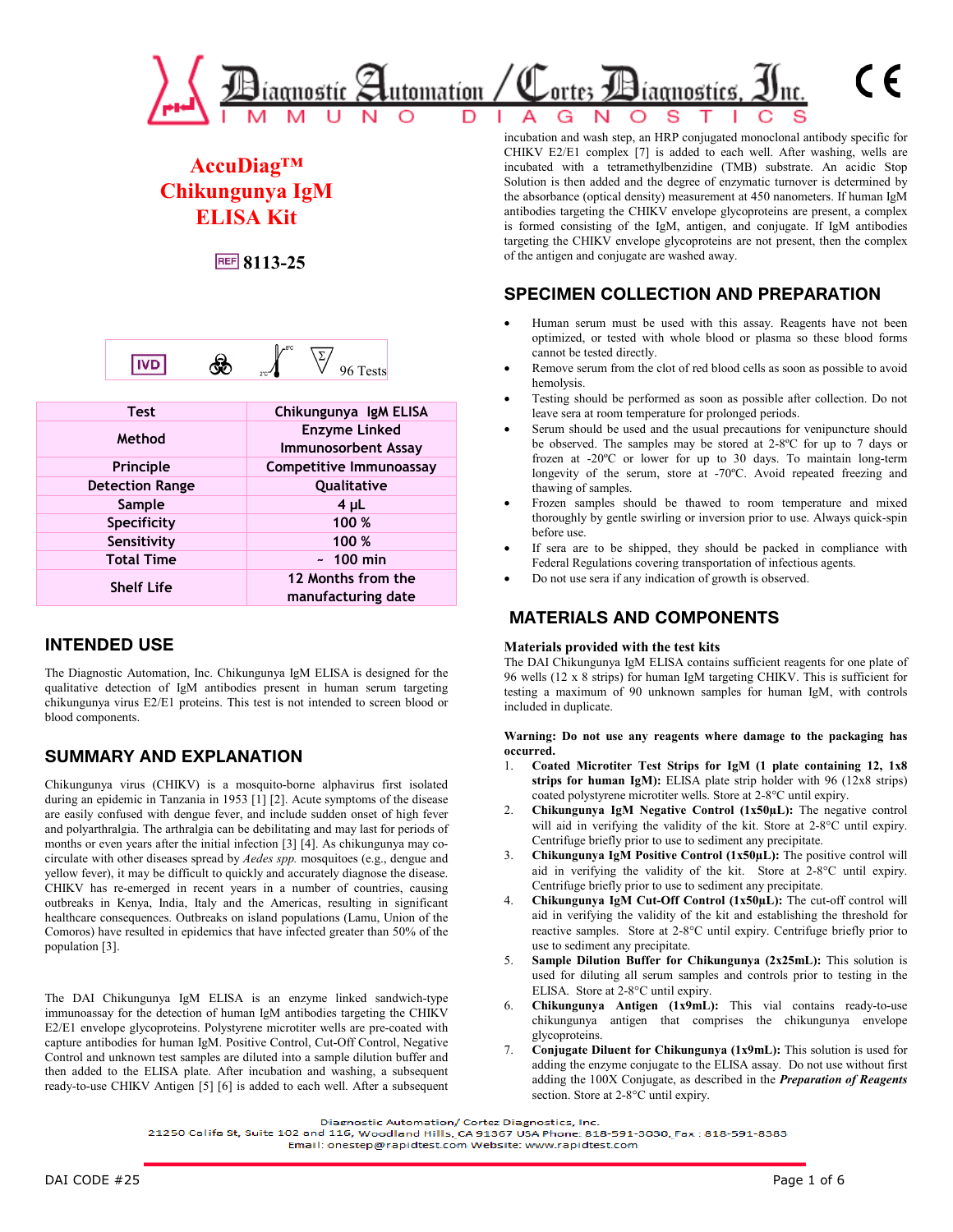

- 8. **100X Conjugate for Chikungunya (1x150μL):** This contains horseradish peroxidase-labeled monoclonal antibody targeting chikungunya virus. Mix well prior to use. The 100X Conjugate is added to the Conjugate Diluent before use. Store the undiluted 100X conjugate at 2-8ºC until expiry.
- 9. **10X Wash Buffer (1x120mL):** One bottle of 10x concentrated Wash Buffer to be used as directed in Test Procedure. Store at 2-8ºC until expiry.
- 10. **Liquid TMB Substrate (1x12mL):** To be used as directed in Test Procedure. Store at 2-8ºC until expiry. Note: This substrate is light-sensitive and should be stored in the original bottle.
- 11. **Stop Solution (1x9mL):** To be used to terminate the reaction as directed in Test Procedure. Store at 2-8ºC until expiry.

**Caution:** This is a strong acid, wear protective gloves, mask and safety glasses. Dispose of all materials according to safety rules and regulations.

#### **Materials required but not provided**

- 1. ELISA Spectrophotometer capable of absorbance measurement at 450 nm
- 2. Biological or High-Grade Water
- 3. Vacuum Pump
- 4. Automatic Plate Washer
- 5. 37ºC Incubator without humidification or CO2
- 6. 1-10 μL Single-Channel Pipettors, 50-200 μL Single-and Multi-Channel **Pipettors**
- 7. Polypropylene tubes or 96 well dilution plates<br>8. Parafilm or similar plate cover
- Parafilm or similar plate cover
- 9. Timer
- 10. Vortex

## **ASSAY PROCEDURE**

Bring all kit reagents and specimens to room temperature  $(\sim 25^{\circ}C)$  before use. Thoroughly mix the reagents and samples before use by gentle inversion.

**CAUTION:** THIS KIT HAS NOT BEEN OPTIMIZED BY DAI FOR USE WITH ANY PARTICULAR AUTOMATED ELISA PROCESSING SYSTEM. USE WITH AN AUTOMATED ELISA PROCESSING SYSTEM WILL REQUIRE PROPER VALIDATION TO ENSURE RESULTS ARE EQUIVALENT TO THE EXPECTATIONS DESCRIBED IN THIS PACKAGE INSERT. MODIFICATIONS TO THE PROTOCOL OF THESE SYSTEMS AND/OR DIFFERENT VOLUMES OF REAGENTS MAY BE REQUIRED.

#### **Preparation of Reagents:**

Preparation of 1X Wash Buffer

Dilute the 10X Wash Buffer to 1X using Biological or High-Grade Water. To prepare a 1X wash buffer solution, mix 120 mL 10X wash buffer with 1080 mL distilled (or deionized water). Mix thoroughly to ensure that any precipitate is dissolved and that the solution is uniform. Once diluted to 1X, the solution can be stored at room temperature for up to 6 months. Check for contamination prior to use. Discard if contamination is suspected.

**Microtitration Wells** 

Select the corresponding strips depending upon the number of samples to test. Evaluate the plate to ensure the strips are flat and properly aligned to the plate. The remaining unused wells should be repackaged and sealed immediately with the supplied desiccant and stored at 2-8°C until ready to use or expiration.

• Preparation of the Chikungunya Ready To Use Enzyme Conjugate Add 90 µL of 100X Conjugate for Chikungunya directly to the 9 mL bottle of Conjugate Diluent for Chikungunya (1 part: 100 parts). Mix by inverting solution several times. For smaller volumes, aliquot the required volume of sample diluent into a separate, clean polypropylene test tube and add the

appropriate volume of 100X Conjugate for Chikungunya to the diluent in the test tube. Prepare only the required amount needed for a given test run.

#### **ASSAY PROCEDURE**

- 1. Positive, Cut-Off and Negative Controls should be assayed in duplicate (and run each time the assay is performed on every plate). Unknown serum samples may be assayed in singlet. However, it is recommended to run samples in duplicate until the operator is familiar with the assay.
- 2. Dilute the Controls and unknown serum samples in the Sample Dilution Buffer for Chikungunya. Samples should be diluted 1/100 into a clean dilution plate well or separate clean polypropylene test tube. For example, dilute 4 µL of sample into 396 µL of Sample Dilution Buffer. Mix well by pipetting up and down several times.
- 3. Add 50 µL of the 1/100 diluted Controls and unknown serum samples to the appropriate ELISA plate wells.
- 4. Cover the plate with parafilm, as shown below.
- *Note: This is to ensure even temperature distribution in all wells from bottom and sides; any extra parafilm can be cut off once the top is sealed to block evaporation.*



## **CORRECT METHOD**



Diagnostic Automation/ Cortez Diagnostics, Inc.

21250 Califa St, Suite 102 and 116, Woodland Hills, CA 91367 USA Phone: 818-591-3030, Fax: 818-591-8383 Email: onestep@rapidtest.com Website: www.rapidtest.com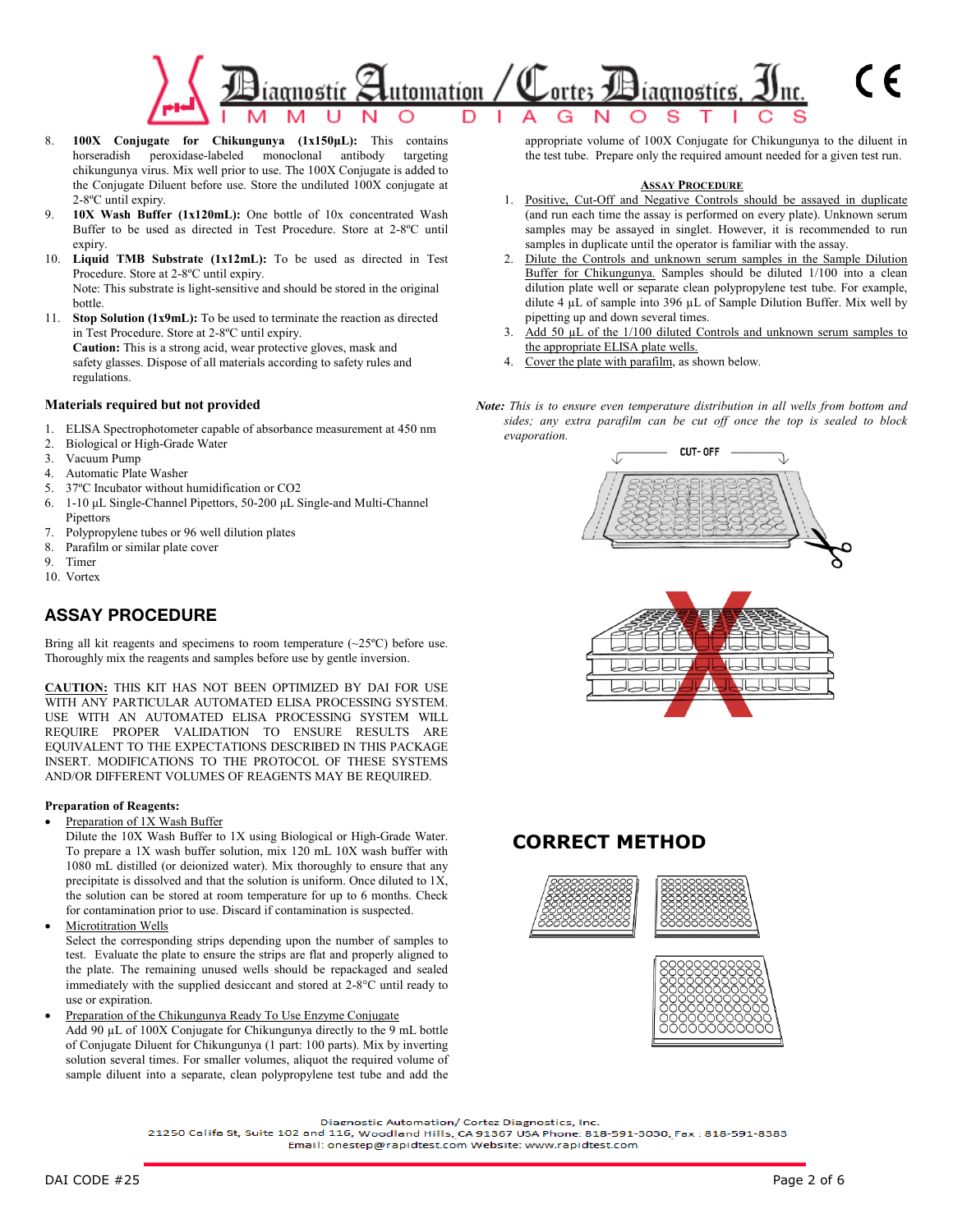*Note: Do not stack plates on top of each other. They should be spread out as a single layer. This is very important for even temperature distribution. Do not use CO2 or other gases. Do not place plates in contact with any wet substances such as wet paper towels etc.*

- 5. Incubate at  $37^{\circ}$ C for 30 minutes ( $\pm$  1 minutes) in an incubator. The incubator should be properly calibrated and verified to maintain  $37^{\circ}$ C  $\pm$  2°C using an external, reference thermometer.
- 6. After the incubation, wash the plate 6 times with an automatic plate washer using 1x Wash buffer. Use 300 µL per well in each wash cycle.
- 7. Add 50 µL of the Chikungunya Antigen to each ELISA plate well. Return any remaining Chikungunya Antigen to the proper storage conditions (-20°C to -  $80^{\circ}$ C).
- 8. Cover the plate with parafilm.
- 9. Incubate at  $37^{\circ}$ C for  $30$  minutes ( $\pm 1$  minutes) in an incubator.<br>10. During the incubation, prepare a fresh volume of Ready
- During the incubation, prepare a fresh volume of Ready To Use Enzyme Conjugate as described in the Preparation of Reagents section (e.g., add 90 µL of 100X Conjugate for Chikungunya directly to the 9 mL bottle of Conjugate Diluent for Chikungunya, 1 part: 100 parts). Prepare only the minimum amount of Ready To Use Enzyme Conjugate necessary for the assay run.
- 11. After the incubation, wash the plate 6 times with an automatic plate washer using 1x Wash buffer. Use 300 μL per well in each wash cycle.
- 12. Add 50 μL of the Ready To Use Enzyme Conjugate to each ELISA plate well.
- 13. Cover the plate with parafilm.
- 14. Incubate at  $37^{\circ}$ C for  $30$  minutes ( $\pm$  1 minute) in an incubator.
- 15. After the incubation, wash the plate 6 times with an automatic plate washer using 1x Wash buffer. Use 300 μL per well in each wash cycle.
- 16. Apply 75 μL of Liquid TMB substrate into all wells using a multi-channel pipetter. *Note: The Liquid TMB is light-sensitive. Avoid exposure to unnecessary light sources.*
- 17. Incubate the plate in the dark, at room temperature for 10 minutes  $(± 30$ seconds).
- 18. Add 50 μL of Stop Solution into all wells using a multi-channel pipetter and let the plate stand, uncovered at room temperature for 1 minute.
- 19. Read the optical density value at 450nm (OD<sub>450</sub>) with a Microplate reader. DO NOT SUBTRACT OR NORMALIZE ANY BLANK VALUES OR WELLS.
- 20. Analyze the data as shown in the Quality Control section and Interpretation of Results section.

### **Procedure Summary**

 $\epsilon$ 

Dilute Controls and Samples 1/100 into the Sample Dilution Buffer (4uL:396uL). Controls should be assayed in duplicate.

Add 50uL of diluted Controls and Samples to the appropriate ELISA plate wells.

Cover with parafilm, incubate 30 minutes, 37°C.

Wash plate 6x. Add 50 µL of the Chikungunya Antigen to each ELISA plate well. Make sure to return the antigen to -20°C to -80°C storage

Cover with parafilm, incubate 30 minutes, 37°C.

Prepare a fresh volume of Ready To Use Enzyme Conjugate (e.g., add 90 µL of 100X Conjugate for Chikungunya directly to the 9 mL bottle of Conjugate Diluent for Chikungunya). Prepare only the minimum volume necessary for the assay run.

Wash plate 6x. Add 50 µL of Ready To Use Enzyme Conjugate to each ELISA plate well.

Cover with parafilm, incubate 30 minutes, 37°C.

Wash plate 6x. Add 75 µL of TMB to all wells. Avoid exposure to light. Incubate 10 minutes at room temperature.

Add 50  $\mu$ L of Stop solution to each well. Measure the OD<sub>450</sub> (do NOT subtract background or reference wavelengths).

## **QUALITY CONTROL**

Each kit contains positive, cut-off and negative control sera. Positive, cut-off and negative controls must be run on each plate tested. Acceptable optical density (OD) values for these controls are found on the specification table below. The negative and positive controls are intended to monitor for substantial reagent failure. The test is invalid and must be repeated if either of the controls do not meet the specifications. The cut-off control is provided to establish a threshold above which a samples is considered reactive. Quality Control (QC) procedures must be performed in conformance with local, state, and/or federal regulations or accreditation requirements and the user's own laboratory's standard QC procedures. It is recommended that the user refer to CLSI C24-A and 42 CFR 493.1256 for guidance on appropriate QC practices. The results below are given strictly for guidance purposes only. Analysis is applicable when using RAW spectrophotometric readings only and where automatic subtraction of water or reagent blanks is not employed.

#### **Calculate the mean (average) value of Chikungunya IgM Negative Control**.

Diagnostic Automation/ Cortez Diagnostics, Inc.

21250 Califa St, Suite 102 and 116, Woodland Hills, CA 91367 USA Phone: 818-591-3030, Fax: 818-591-8383

Email: onestep@rapidtest.com Website: www.rapidtest.com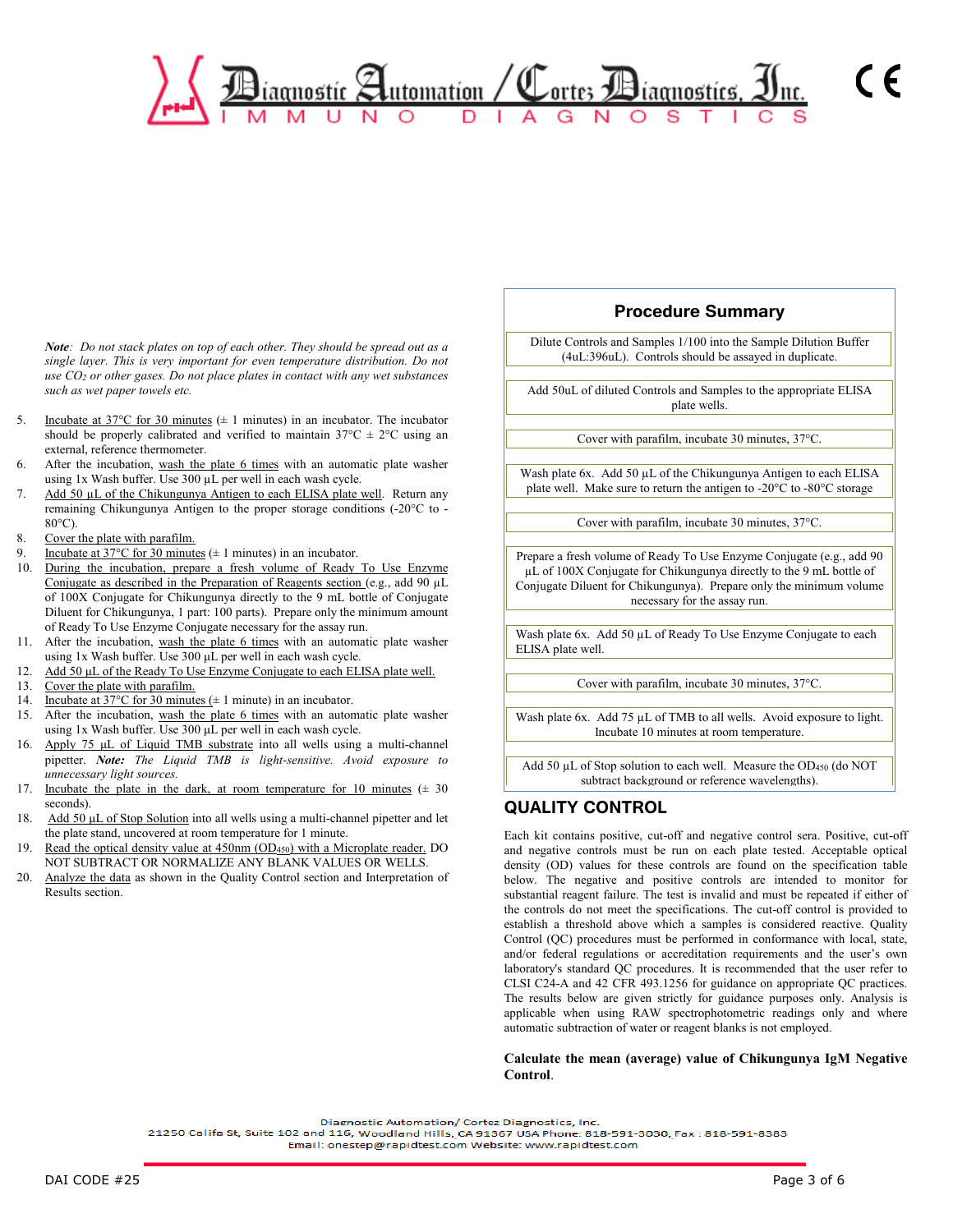

|             | OD <sub>450</sub> |
|-------------|-------------------|
| Replicate 1 | 0.084             |
| Replicate 2 | 0.094             |
| Sum         | 0.178             |

#### **Calculate the mean (average) value of Chikungunya IgM Positive Control**.

| Replicate 1 |       |
|-------------|-------|
|             | 1.540 |
| Replicate 2 | 1.378 |
| Sum         | 2.918 |

**Calculate the mean (average) value of Chikungunya IgM Cut-off Control**.

|             | OD <sub>450</sub> |
|-------------|-------------------|
| Replicate 1 | 0.182             |
| Replicate 2 | 0.194             |
| Sum         | 0.376             |

**Calculation of the Chikungunya IgM Discrimination Capacity:** The Discrimination Capacity ( $R_{PC/NC}$ ) for the ELISA is defined as the ratio of the

|                                 | OD <sub>450</sub> |
|---------------------------------|-------------------|
| Mean Positive OD <sub>450</sub> | 1.459             |
| Mean Negative OD <sub>450</sub> | 0.089             |
| Ratio                           | 16.39             |

**Quality Control Requirements:** The following criteria must be fulfilled for the Diagnostic Automation, Inc. Chikungunya IgM ELISA in order for the assay run to be considered valid.

|                                 | Requirement                              |
|---------------------------------|------------------------------------------|
| Mean Negative OD <sub>450</sub> | ${}_{0.200}$                             |
| Mean Positive OD <sub>450</sub> | > 0.500                                  |
| Mean Cut-Off $OD450$            | > Mean Neg. Control<br>OD <sub>450</sub> |
| $R_{PC/NC}$                     | > 5.00                                   |

**Calculation of the Chikungunya IgM Immune Status Ratio (ISR) Value:** Calculate the Immune Status Ratio (ISR) for each sample in the assay. The ISR value for each sample is defined as the ratio of the test sample OD450 to the mean Cut-Off Control value.



## **PERFORMANCE CHARACTERISTICS**

### **Sensitivity and specificity studies:**

Diagnostic Automation/ Cortez Diagnostics, Inc. 21250 Califa St, Suite 102 and 116, Woodland Hills, CA 91367 USA Phone: 818-591-8030, Fax: 818-591-8383 Email: onestep@rapidtest.com Website: www.rapidtest.com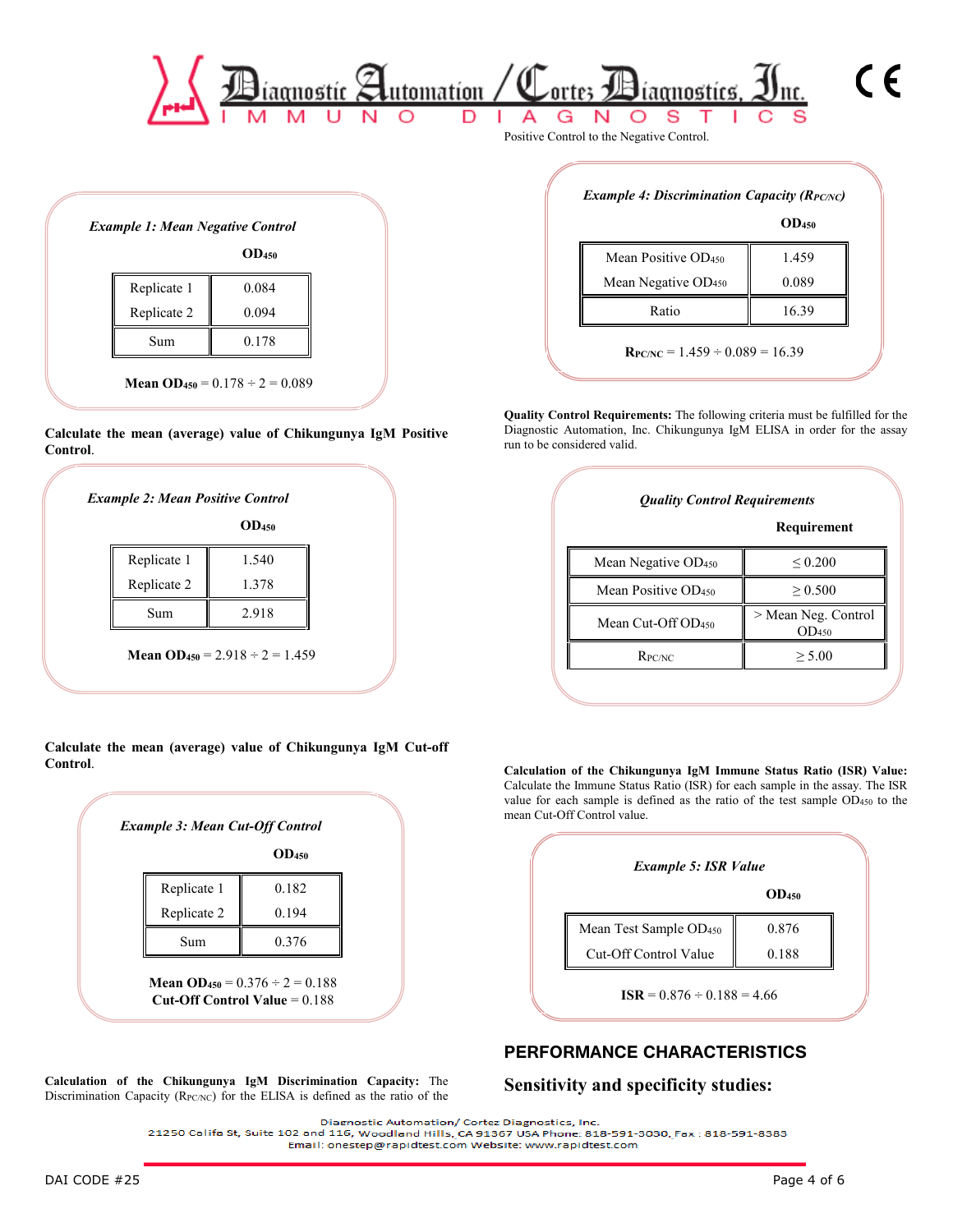

A retrospective study utilized archived samples from individuals displaying signs and symptoms of chikungunya infection. Samples were tested in both DAI Chikungunya IgM ELISA and IFA in a lab in eastern United States. The two false negatives were weakly positive by IFA.

|                                                   |          | <b>IFA</b> |          |       |
|---------------------------------------------------|----------|------------|----------|-------|
|                                                   |          | Positive   | Negative | Total |
| DAI                                               | Positive | 20         |          | 20    |
| Chikungunya                                       | Negative | 2          |          |       |
| <b>IgM ELISA</b>                                  | Total    | 22         |          | 24    |
| Positive % agreement: 90.9% [95% CI: 72.2-97.5%]* |          |            |          |       |
| Negative % agreement: 100% [95% CI: 34.2-100%]*   |          |            |          |       |

\*Wilson score method for calculating 95% confidence intervals

#### **Reproducibility study:**

The reproducibility study was run at Diagnostic Automation, Inc. 3 different individuals ran tests on 5 different days each. Operators tested the same panel of samples in triplicate using the same lot of Diagnostic Automation, Inc. Chikungunya IgM ELISA. All assays were performed according to the kit insert. The panel consisted of four clinical serum specimens diluted in an analytenegative matrix, and included a positive specimen, two weak positive specimens, and a negative specimen. The serum dilutions selected also ensured that the analyte concentration in the specimens represented a clinically relevant range. The total precision %CV (from "total" standard deviation from triplicate results) for the raw OD and ISR values is shown in the table below. The Diagnostic Automation,Inc. Chikungunya IgM ELISA's total precision %CV (from "total" standard deviation from triplicate results) for the raw OD values varied from 21-31%, depending upon the sample. The ISR total precision %CV varied from 10-13%, depending upon the sample. This variability measurement inherently included noise due to operator-to-operator variation.

|                         | $\%$ CV <sub>Total</sub> - OD450 | $\%$ C $V$ Total - ISR |
|-------------------------|----------------------------------|------------------------|
| <b>Positive Control</b> | 21.419                           | 13.092                 |
| <b>Negative Control</b> | 23.152                           | 12.810                 |
| <b>Cut-off Control</b>  | 30.446                           | 0.000                  |
| panel $#1$              | 27.073                           | 10.078                 |
| panel #2                | 28.631                           | 12.850                 |
| panel #3                | 26.682                           | 11.372                 |
| panel #4                | 30.142                           | 12.320                 |

#### **Cross-reactivity study:**

Sera that tested positive for other potentially cross-reactive pathogens were evaluated with the Diagnostic Automation, Inc. Chikungunya IgM ELISA in order to determine cross-reactivity.

| <b>Disease</b>                  | Number of<br>samples | Number of<br>positives | % Specificity [95%<br>Confidence Interval]* |
|---------------------------------|----------------------|------------------------|---------------------------------------------|
| <b>Epstein-Barr Virus</b>       | 3                    | $\mathbf{0}$           | 100%<br>$[43.9 - 100\%]$                    |
| Anti-nuclear antibody           | 3                    | $\theta$               | 100%<br>$[43.9 - 100\%]$                    |
| Rheumatoid factor               | 3                    | $\theta$               | 100%<br>$[43.9 - 100\%]$                    |
| Herpes simplex virus            | 3                    | $\theta$               | 100%<br>$[43.9 - 100\%]$                    |
| Human<br>immunodeficiency virus | 3                    | $\theta$               | 100%<br>$[43.9 - 100\%]$                    |
| Hepatitis C virus               | 3                    | $\Omega$               | $100\%$<br>$[43.9 - 100\%]$                 |
| West Nile virus                 | 6                    | $\Omega$               | 100%<br>$[61.0 - 100\%]$                    |
| La Crosse encephalitis<br>virus | $\mathbf{3}$         | $\theta$               | 100%<br>$[43.9 - 100\%]$                    |

#### **Interference study:**

encephalitis virus

Four potentially interfering substances commonly occurring in serum were tested for their effect on the CHIK<sub>ij</sub> DAI IgM ELISA test. In addition to the kit's positive, negative and cut-off controls, a panel of four simulated clinical specimens were tested, ranging in strength from negative to weakly positive to strongly positive. The five potentially interfering substances were Bilirubin (0.2 mg/mL), Cholesterol (5 mg/mL), Triglycerides (30 mg/mL), Hemoglobin (160 mg/mL). There were no statistically significant effects of any of the substances at the concentrations tested. All of the substances were tested at concentrations above normal physiological levels.

3  $\vert$  3  $\vert$  0%

 $[0-56.1\%]$ 

### **RESULTS**

# **FOR ACCURATE RESULTS DO NOT SUBTRACT "BLANK" WELL VALUES OR REFERENCE WAVELENGTHS**

Samples with ISR values  $\geq 1.0$  are considered "Reactive" and samples with ISR values < 1.0 are considered "Non-Reactive". Any samples in the range of 0.90 < ISR Value < 1.10, should be considered retested and the sample evaluated in duplicate to verify the sample status.

| <b>ISR</b> Value | Interpretation                                                                              |
|------------------|---------------------------------------------------------------------------------------------|
| < 1.0            | "Non-Reactive". Sample is considered to not have IgM<br>antibodies specific for chikungunya |
| > 1.0            | "Reactive". Sample is considered to have IgM antibodies<br>specific for chikungunya present |
| $0.9 - 1.10$     | Repeat test sample in duplicate to verify results                                           |

### **LIMITATIONS OF PROCEDURE**

- 1. Not for sale or distribution in the United States of America.
- 2. Serological cross-reactivity with other alphavirus samples must be considered. Certain sera (e.g., rheumatoid factors, hemolyzed samples, HAMA-positive, etc.) may give false positive results. Therefore, any positive sera must be confirmed with other tests.
- 3. Do not use samples withg high cholesterol levels (> 300 mg/dL) or high triglyceride levels (> 3000 mg/dL).
- 4. Do not use hemolyzed (bloody) serum samples as this may affect OD values.

### **PRECAUTIONS**

- Not for sale or distribution in the United States of America.
- 2. All human source materials used in the preparation of controls have tested negative for antibodies to HIV 1&2, Hepatitis C and Hepatitis B surface antigen. However, no test method can ensure 100% efficiency or sensitivity. Therefore, all human controls and antigen should be handled as potentially infectious material. The Centers for Disease Control and Prevention and the National Institutes of Health recommend that potentially infectious agents be handled at the Biosafety Level 2.

Diagnostic Automation/ Cortez Diagnostics, Inc.

21250 Califa St, Suite 102 and 116, Woodland Hills, CA 91367 USA Phone: 818-591-3030, Fax: 818-591-8383 Email: onestep@rapidtest.com Website: www.rapidtest.com